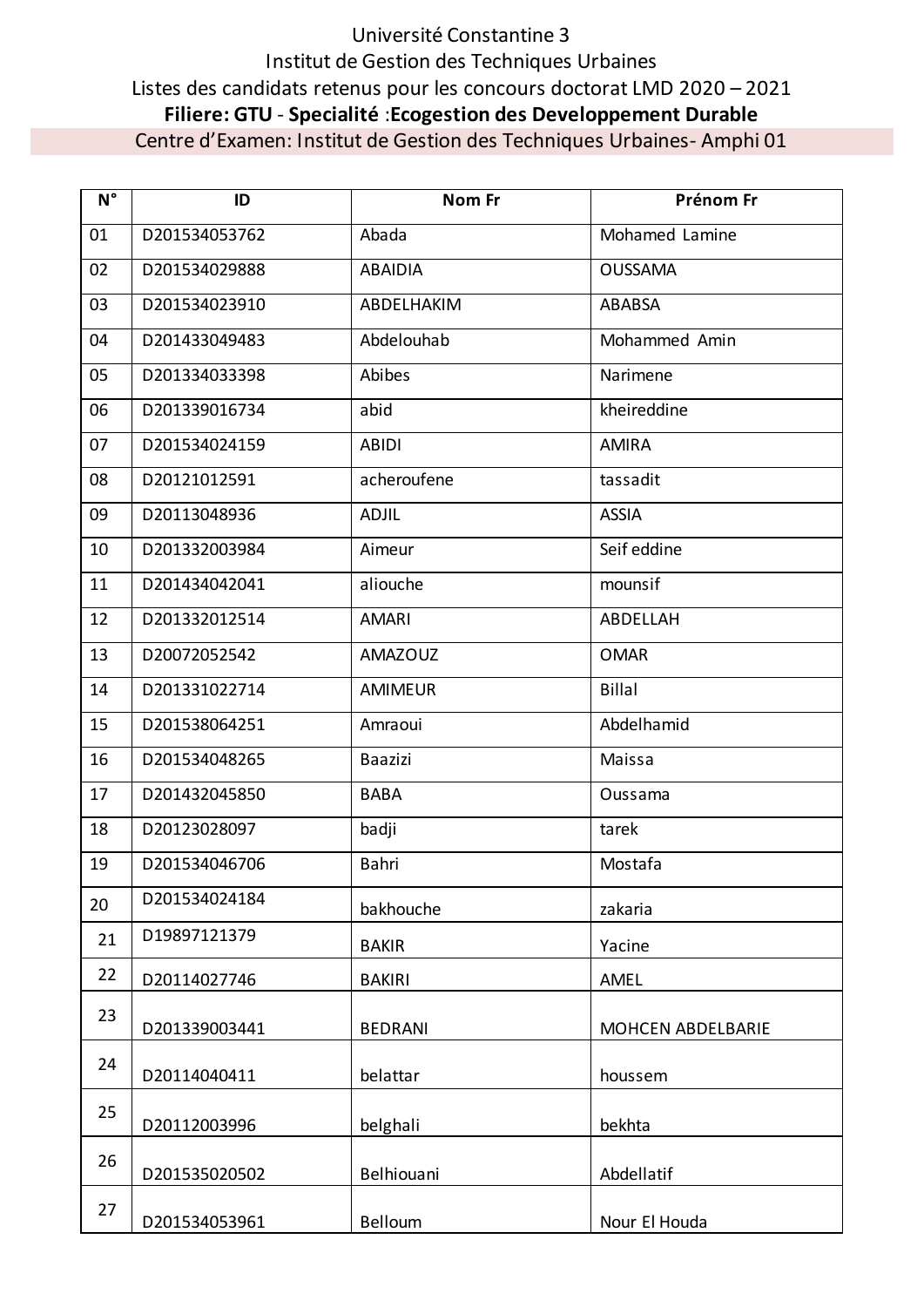| 28 | D201534090203 | BENABDELKADER       | Malak Errahmane      |
|----|---------------|---------------------|----------------------|
| 29 | D20124037880  | <b>BENASKEUR</b>    | <b>SARA YASMINE</b>  |
| 30 | D20115033011  | benchanaa           | soumia               |
| 31 | D201534057208 | benchiheub          | fatima zohra         |
| 32 | D201536066950 | benchouia           | nardjes              |
| 33 | D201534057308 | <b>BENDJAMA</b>     | Mohamed Ramzi        |
| 34 | D201536017525 | <b>BENDRANE</b>     | <b>RAHMA</b>         |
| 35 | D20129051125  | <b>BENHAMED</b>     | Khadidja             |
| 36 | D201534049466 | benhamlaoui         | nourelhouda          |
| 37 | D1989217039   | <b>BENMOKHTAR</b>   | <b>KHALED</b>        |
| 38 | D201534046070 | bennia              | nour el imene        |
| 39 | D201432005803 | benouadeh           | abdelkader           |
| 40 | D201534057294 | <b>BENOUALI</b>     | <b>MOHAMED SAYEH</b> |
| 41 | D201534044811 | <b>BOUABAOUB</b>    | <b>CHEIMA</b>        |
| 42 | D201536068480 | bouallag            | lamia                |
| 43 | D201536071073 | boualleg            | faten                |
| 44 | D20074076454  | bouchaar            | sami                 |
| 45 | D201534022784 | <b>BOUGUETOF</b>    | <b>SALMA</b>         |
| 46 | D20128062296  | <b>BOUIHI</b>       | Fatima Zahraa        |
| 47 | D201434054211 | Boulahdjar          | Selma                |
| 48 | D201537004294 | <b>Boulali</b>      | Adnane               |
| 49 | D201534083488 | <b>BOULOUDENINE</b> | SARRA                |
| 50 | D201531011657 | <b>BOUMRAR</b>      | <b>HAFID</b>         |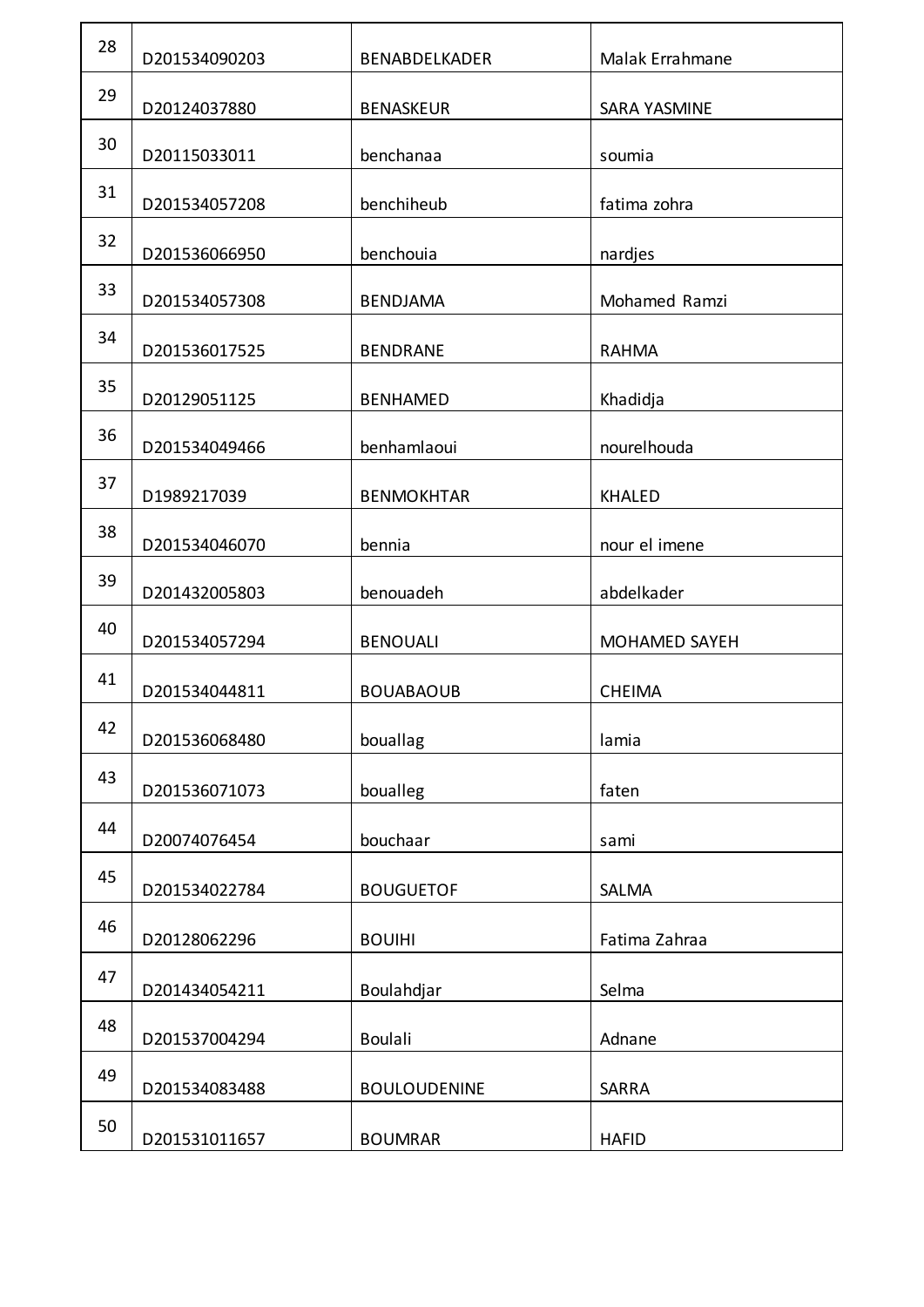## Université Constantine 3 Institut de Gestion des Techniques Urbaines Listes des candidats retenus pour les concours doctorat LMD 2020 – 2021 **Filiere: GTU** - **Specialité** :**Ecogestion des Developpement Durable**

Centre d'Examen: Institut de Gestion des Techniques Urbaines- Amphi 02

| $N^{\circ}$ | ID            | <b>Nom FR</b>    | Prénom Fr              |
|-------------|---------------|------------------|------------------------|
| 01          | D201434046048 | <b>Boussioud</b> | Assia                  |
| 02          | D201434047329 | <b>Boussouf</b>  | <b>Mohamed Malik</b>   |
| 03          | D201536013862 | bouzana          | haddil                 |
| 04          | D20104034838  | chaoua           | racha                  |
| 05          | D201534088504 | chehboub         | mohammed nour el islam |
| 06          | D20124033263  | cheniguer        | badis                  |
| 07          | D201534029430 | chouchane        | ghania                 |
| 08          | D201536013717 | chouia           | ines                   |
| 09          | D201431013644 | Dahoumane        | Mounia                 |
| 10          | D201339056999 | deram            | abd alrahmen           |
| 11          | D20089050416  | deyat            | souhaib                |
| 12          | D201536071071 | djaber           | ghadir                 |
| 13          | D201534063816 | <b>DJEBLI</b>    | Imene                  |
| 14          | D201534044248 | Djekrif          | Rokia Dounia Zed       |
| 15          | D20054106900  | Djellal          | Redha Eddine           |
| 16          | D201532080774 | Djemmali         | <b>AISSA</b>           |
| 17          | D201534022806 | douib            | meriem                 |
| 18          | D201534081387 | Drassen          | Marwa                  |
| 19          | D20121001344  | <b>EL-KHIR</b>   | <b>IMANE</b>           |
| 20          | D201534004549 | <b>FADEL</b>     | YOUSRA AMANI           |
| 21          | D201534043738 | <b>FENAGHRA</b>  | Imene                  |
| 22          | D201534028093 | <b>FETHALLAH</b> | <b>KARIMA</b>          |
| 23          | D201534045186 | <b>FILALI</b>    | <b>FATIMA ZOHRA</b>    |
| 24          | D201434047155 | <b>GAT</b>       | <b>RAYENE</b>          |
| 25          | D201536068476 | Ghodbane         | Kenza                  |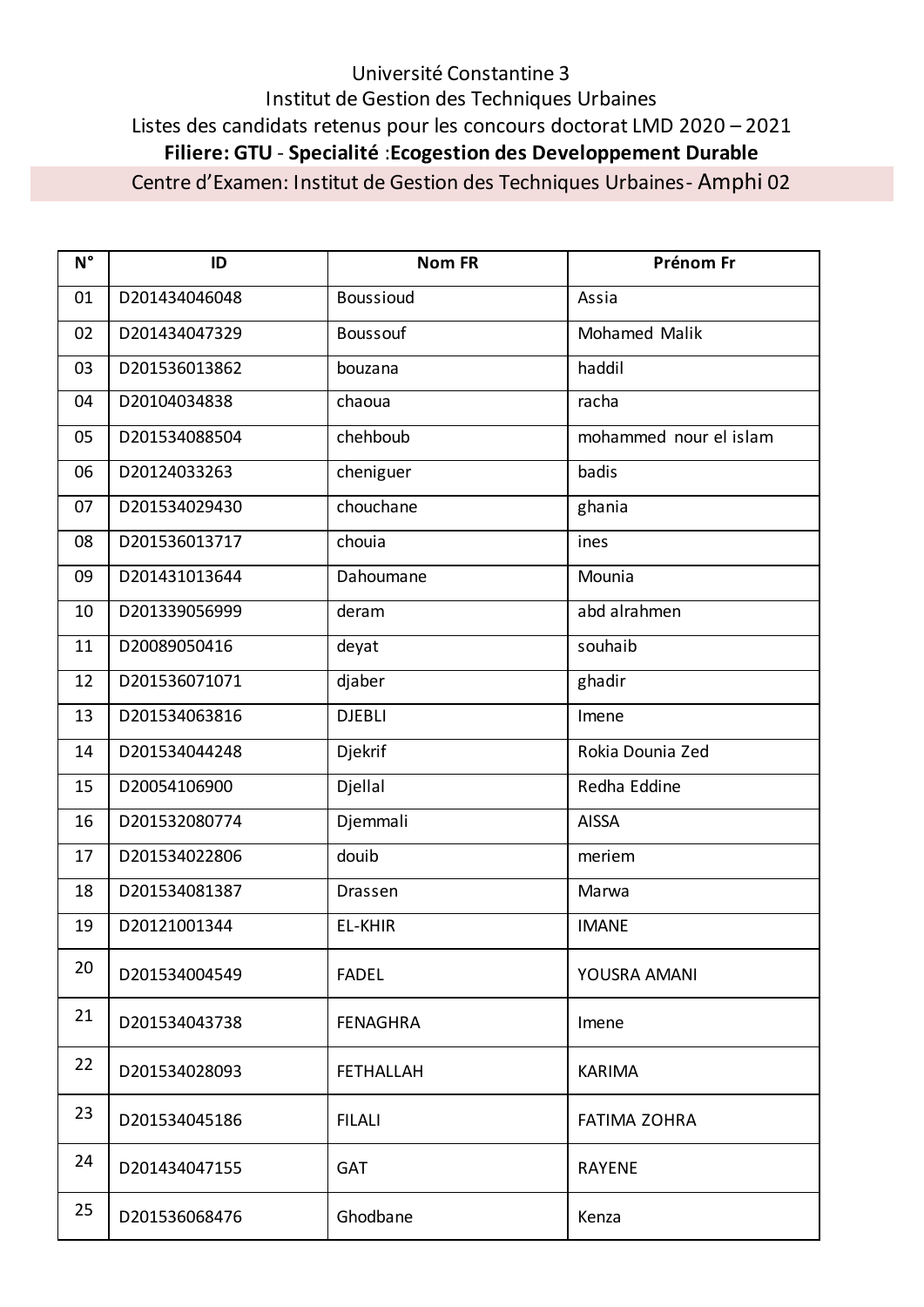| 26 | D201434075887 | <b>GUERBAS</b>   | ZINEDDINE     |
|----|---------------|------------------|---------------|
| 27 | D201531015797 | Guergache        | khadidja      |
| 28 | D20094000845  | <b>GUEZAINIA</b> | NACEREDDINE   |
| 29 | D20124032415  | habri            | mounir        |
| 30 | D201534050187 | <b>HACINI</b>    | Djihane       |
| 31 | D201539005500 | <b>HAKMI</b>     | <b>AYOUB</b>  |
| 32 | D201534053019 | Hamada           | Badreddine    |
| 33 | D201334032102 | hamida           | said          |
| 34 | D20034066639  | <b>HAOUCHET</b>  | <b>RADHIA</b> |
| 35 | D201434022567 | <b>HARKATI</b>   | <b>IKRAM</b>  |
| 36 | D201534046823 | hedjaz           | chaima        |
| 37 | D20063050931  | hellal           | ismail        |
| 38 | D201534027348 | <b>HEMILA</b>    | AMEL          |
| 39 | D201534075721 | hoggas           | salem         |
| 40 | D201436003781 | kabouia          | douniazed     |
| 41 | D201531012898 | <b>KACI</b>      | Dhaouia       |
| 42 | D20124033487  | kaouche          | halima        |
| 43 | D201535081667 | <b>KECHICHE</b>  | <b>NAIL</b>   |
| 44 | D201536013860 | kenouz           | hadia         |
| 45 | D201536007372 | Kharfane         | Hadjar        |
| 46 | D20084041772  | <b>KHEIRI</b>    | <b>ESMA</b>   |
| 47 | D20115027720  | khellil          | Issam Eddine  |
| 48 | D201434038198 | khemici          | mohamed ouail |
| 49 | D201439045999 | kherfi           | farah         |
| 50 | D201334033517 | <b>KHERIBET</b>  | <b>HADJER</b> |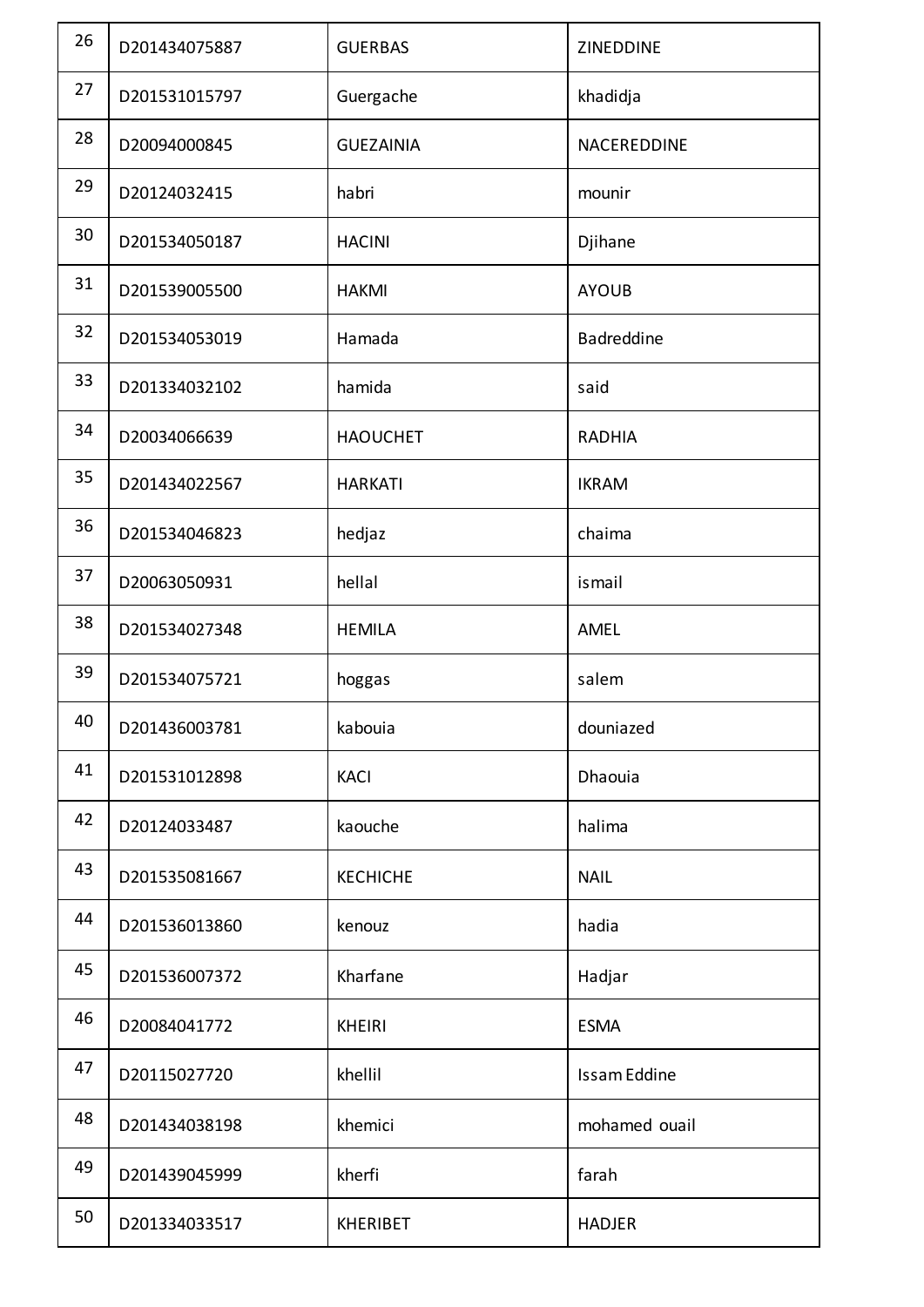## Université Constantine 3 Institut de Gestion des Techniques Urbaines Listes des candidats retenus pour les concours doctorat LMD 2020 - 2021 Filiere: GTU - Specialité : Ecogestion des Developpement Durable

Centre d'Examen: Institut de Gestion des Techniques Urbaines - Amphi 03

| $N^{\circ}$ | ID            | Nom FR            | Prénom Fr      |
|-------------|---------------|-------------------|----------------|
| 01          | D201334046718 | <b>KOREICHI</b>   | <b>FERIAL</b>  |
| 02          | D20115039391  | <b>LADAOURI</b>   | Amel           |
| 03          | D201536013730 | LAHMAZA           | <b>INES</b>    |
| 04          | D201334039683 | <b>LAOUBI</b>     | <b>CHAYMA</b>  |
| 05          | D20114041000  | LEMGADLA          | Abderrahmane   |
| 06          | D20103010539  | <b>LOUNIS</b>     | <b>ANCER</b>   |
| 07          | D201438051166 | mamoun            | bouthaina      |
| 08          | D201335078941 | maroua            | djakdali       |
| 09          | D201534027469 | mebarka           | ilham          |
| 10          | D201534085925 | mechekef          | nafaa          |
| 11          | D201536018434 | mecheri           | Ouail          |
| 12          | D201536066763 | <b>MEGUELLATI</b> | <b>KAHINA</b>  |
| 13          | D201434047900 | Mehira            | Hibat-Ellah    |
| 14          | D201534021661 | <b>MERABTI</b>    | Ouafa          |
| 15          | D201434045538 | merahi            | taouba yasmine |
| 16          | D20064117643  | <b>MILI</b>       | <b>MERYEM</b>  |
| 17          | D20114001058  | Mokhnache         | Haidar         |
| 18          | D20105067214  | nada              | bouchbout      |
| 19          | D201536049530 | Naidja            | Wissal         |
| 20          | D201534020038 | <b>NEHALI</b>     | <b>AMIRA</b>   |
| 21          | D201334034915 | ouaret            | roufeida       |
| 22          | D20104006352  | ouchene           | selma          |
| 23          | D20121006212  | oussaad           | diana          |
| 24          | D20114034805  | Remichi           | Fouzia         |
| 25          | D201533046198 | Reriouedj         | Nada           |